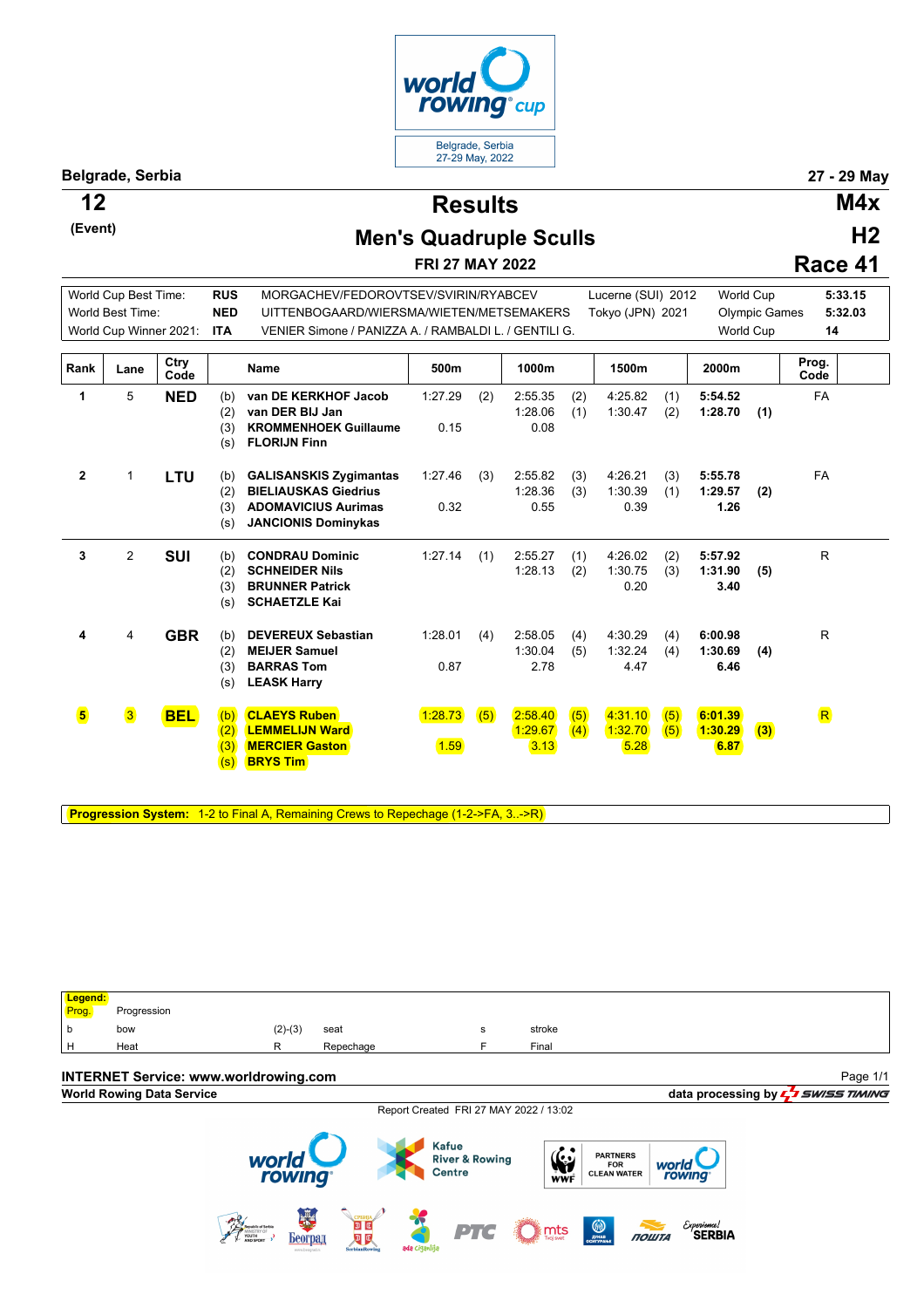

**Belgrade, Serbia 27 - 29 May**

**(Event)**

**Results 12 M4x**

**R**

## **Men's Quadruple Sculls**

**SAT 28 MAY 2022**

| Race 88 |  |
|---------|--|
|         |  |

|                         | World Cup Best Time:   |              | <b>RUS</b>               | MORGACHEV/FEDOROVTSEV/SVIRIN/RYABCEV                                                              |                 |     |                            |            | Lucerne (SUI) 2012         |            |                             | <b>World Cup</b>     | 5:33.15       |
|-------------------------|------------------------|--------------|--------------------------|---------------------------------------------------------------------------------------------------|-----------------|-----|----------------------------|------------|----------------------------|------------|-----------------------------|----------------------|---------------|
|                         | World Best Time:       |              | <b>NED</b>               | UITTENBOGAARD/WIERSMA/WIETEN/METSEMAKERS                                                          |                 |     |                            |            | Tokyo (JPN) 2021           |            |                             | <b>Olympic Games</b> | 5:32.03       |
|                         | World Cup Winner 2021: |              | <b>ITA</b>               | VENIER Simone / PANIZZA A. / RAMBALDI L. / GENTILI G.                                             |                 |     |                            |            |                            |            | <b>World Cup</b>            |                      | 14            |
|                         |                        |              |                          |                                                                                                   |                 |     |                            |            |                            |            |                             |                      |               |
| Rank                    | Lane                   | Ctry<br>Code |                          | <b>Name</b>                                                                                       | 500m            |     | 1000m                      |            | 1500m                      |            | 2000m                       |                      | Prog.<br>Code |
| 1                       | 4                      | <b>POL</b>   | (b)<br>(2)<br>(3)<br>(s) | <b>CZAJA Dominik</b><br><b>LITKA Cezary</b><br><b>POSNIK Szymon</b><br><b>PLOMINSKI Piotr</b>     | 1:26.95         | (1) | 2:56.93<br>1:29.98         | (1)<br>(1) | 4:30.02<br>1:33.09         | (1)<br>(2) | 6:00.99<br>1:30.97          | (5)                  | <b>FA</b>     |
| $\mathbf{2}$            | 3                      | <b>SUI</b>   | (b)<br>(2)<br>(3)<br>(s) | <b>CONDRAU Dominic</b><br><b>SCHNEIDER Nils</b><br><b>BRUNNER Patrick</b><br><b>SCHAETZLE Kai</b> | 1:28.57<br>1.62 | (3) | 2:59.39<br>1:30.82<br>2.46 | (3)<br>(2) | 4:32.68<br>1:33.29<br>2.66 | (3)<br>(3) | 6:01.09<br>1:28.41<br>0.10  | (1)                  | <b>FA</b>     |
| 3                       | $\overline{2}$         | <b>CZE</b>   | (b)<br>(2)<br>(3)<br>(s) | <b>FLEISSNER Jan</b><br><b>SISMA Tomas</b><br><b>NEDELA Dalibor</b><br><b>ZIMA Filip</b>          | 1:27.86<br>0.91 | (2) | 2:59.11<br>1:31.25<br>2.18 | (2)<br>(3) | 4:31.62<br>1:32.51<br>1.60 | (2)<br>(1) | 6:02.31<br>1:30.69<br>1.32  | (4)                  | <b>FB</b>     |
| $\overline{\mathbf{4}}$ | $\vert 6 \vert$        | <b>BEL</b>   | (b)<br>(2)<br>(3)<br>(s) | <b>CLAEYS Ruben</b><br><b>LEMMELIJN Ward</b><br><b>MERCIER Gaston</b><br><b>BRYS Tim</b>          | 1:28.71<br>1.76 | (4) | 3:00.53<br>1:31.82<br>3.60 | (4)<br>(4) | 4:34.22<br>1:33.69<br>4.20 | (4)<br>(4) | 6:04.00<br>1:29.78<br>3.01  | (2)                  | <b>FB</b>     |
| 5                       | 5                      | <b>GBR</b>   | (b)<br>(2)<br>(3)<br>(s) | <b>MEIJER Samuel</b><br><b>DEVEREUX Sebastian</b><br><b>LEASK Harry</b><br><b>BARRAS Tom</b>      | 1:29.68<br>2.73 | (5) | 3:01.63<br>1:31.95<br>4.70 | (5)<br>(5) | 4:35.57<br>1:33.94<br>5.55 | (5)<br>(5) | 6:06.20<br>1:30.63<br>5.21  | (3)                  | <b>FB</b>     |
| 6                       | $\mathbf{1}$           | <b>IND</b>   | (b)<br>(2)<br>(3)<br>(s) | <b>ASHISH Phugat</b><br><b>SINGH Sukhjinder</b><br><b>KHAN Jakar</b><br><b>SINGH Sukhmeet</b>     | 1:30.66<br>3.71 | (6) | 3:04.85<br>1:34.19<br>7.92 | (6)<br>(6) | 4:39.23<br>1:34.38<br>9.21 | (6)<br>(6) | 6:17.95<br>1:38.72<br>16.96 | (6)                  | <b>FB</b>     |

**Progression System:** 1-2 to Final A, Remaining Crews to Final B (1-2->FA, 3..->FB)

Legend:<br>Prog. Progression b bow (2)-(3) seat <sup>s</sup> stroke Heat **R** Repechage **F** Final **INTERNET Service: www.worldrowing.com** Page 1/1**World Rowing Data Service data processing by**  $\frac{1}{2}$  **SWISS TIMING** Report Created SAT 28 MAY 2022 / 12:43 Kafue  $\frac{1}{\sqrt{N}}$ PARTNERS<br>FOR<br>CLEAN WATER world **River & Rowing** world<br>rowing Centre rowing Bearing Bearing Experience!<br>**SERBIA ROWTA** PTG  $\sum_{\text{noise}}$  $\bigcirc$